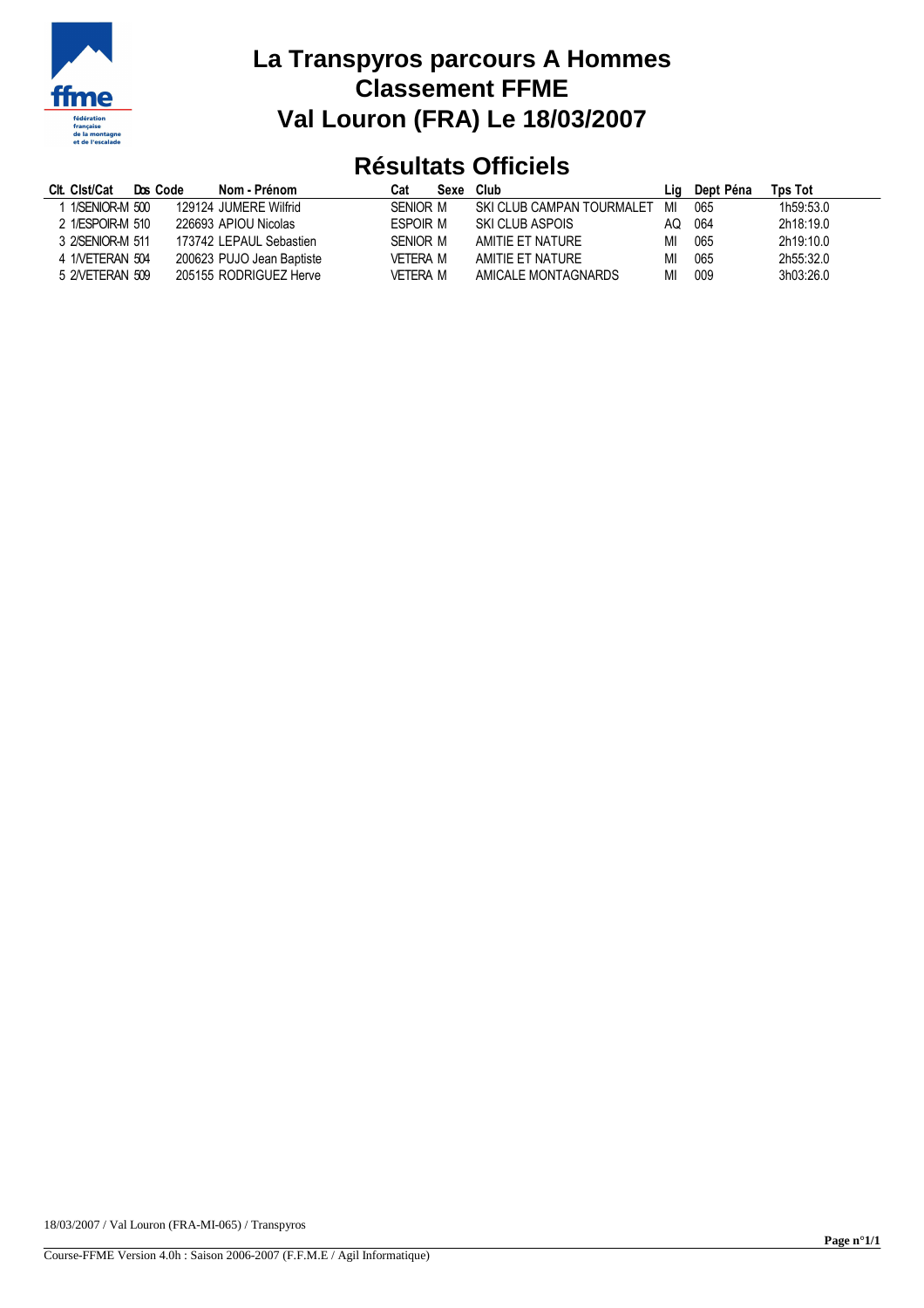

# **La Transpyros parcours A Equipe Hommes Classement FFME Val Louron (FRA) Le 18/03/2007**

### **Résultats Officiels**

| Clt. Clst/Cat | Dos Code | Nom - Prénom                         | Cat | Sexe | Club                     | Lia | Dept Péna | Tps Tot   |
|---------------|----------|--------------------------------------|-----|------|--------------------------|-----|-----------|-----------|
| 1NETERAN 505  |          | AYERBE Alain/GARCIA Francis VETERA M |     |      | SAINT LARY AURE MONTAGNE | MI  | 065       | 2h23:05.0 |

18/03/2007 / Val Louron (FRA-MI-065) / Transpyros